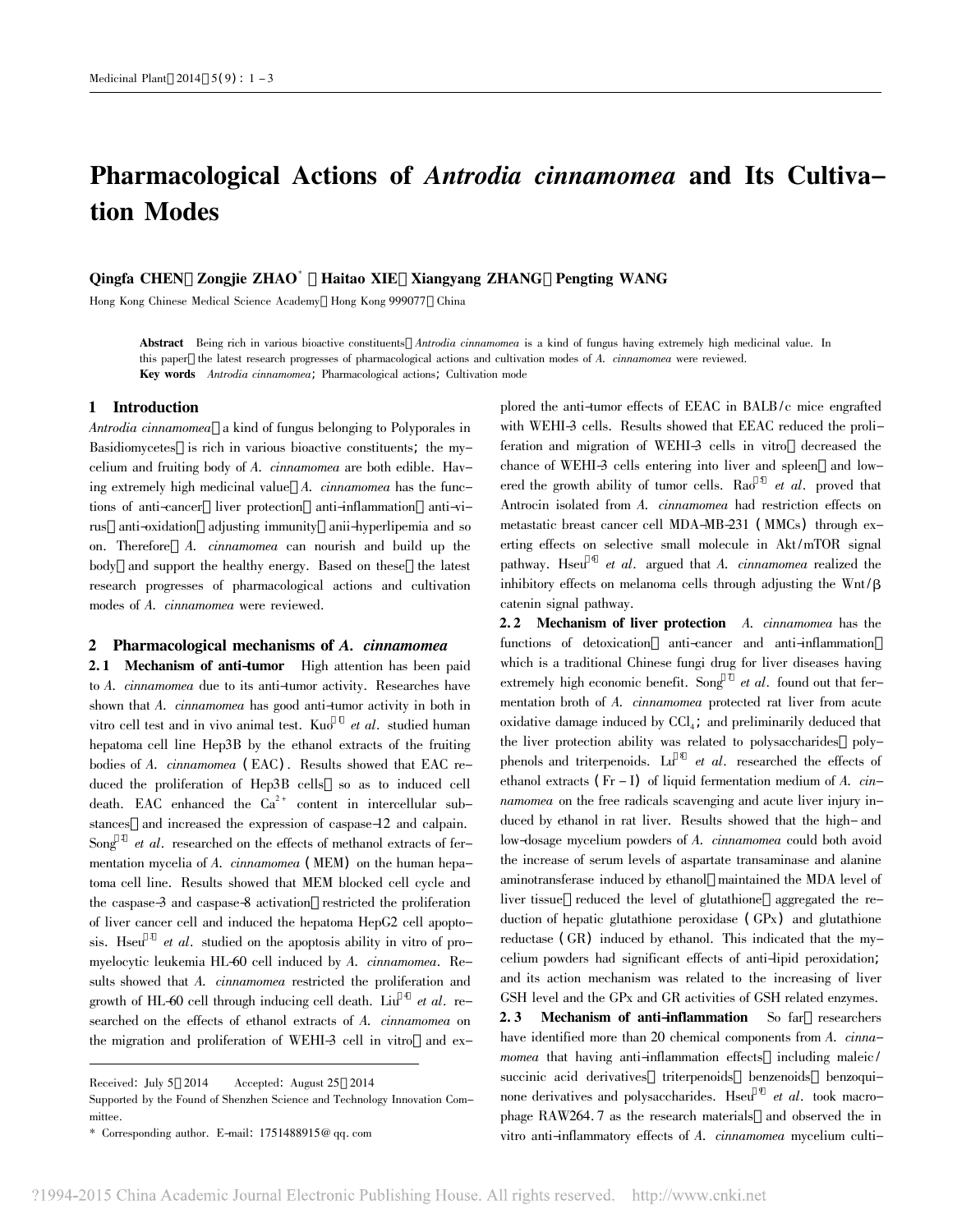vated by deep liquid fermentation method. Results showed that A. cinnamomea mycelium showed no significant cytotoxicity at the concentration of  $0 - 50 \mu g/mL$  but could significant restrict the production of cytokine NO and PGE2 in RAW264. 7 cell induced by lipopolysaccharide LPS and reduced their expression levels. Further researches found out that these changes were casued by the reduction of iNOS and COX2 protein expression expression level in cells. iNOS and COX2 were key proteins for NF-κB anti-inflammatory pathway; reduction of their expression levels indicated that A. cinnamomea mycelium exerted the in vitro anti-inflammatory effects through NF-κB pathway.

Chen  $10$  et al. illuminated the anti-inflammatory mechanism of A. cinnamomea. Researchers found out the five triterpenoids antcin A B C H K isolated and purified from the fruiting bodies of A. cinnamomea and argued that antcin A in these five chemical components had most similar chemical structure like cortisone and dexamethasone. Therefore antcin A led to the transfer of glucocorticoid receptors ( GR) in human lung adenocarcinoma A549 cell from cytoplasm to cell nucleus. Due to the lipophicity antcin A was easily diffused through cell membrane and combined with the glucocorticoid receptors ( GR) in cytoplasm. After the combination GR separated from heat shock protein; bipolymer was formed by GR/antcin A compound and finally transferred into cell nucleus. Then GR/antcin A was combined with glucocorticoid responsive elements ( GRE) of target gene so as to regulate the expression of gene such as restricting the expression of proinflammatory protein and enhancing the expression of antiinflammatory protein.

2. 4 Mechanism of immunomodulation Modern researches have found out that some Chinese herbal medicines have bidirectional way regulating immune functions so as to make high or low immunoreaction return to normal. The material basis of immunomodulator contains polysaccharides glycosides terpenes flavonoids volatile oils and so on. Meng Fan-yue  $\frac{11}{1}$  et al. inoculated ascites of H22 tumor strain into subcutaneous tissue of the back of mice in order to establish tumor bearing model. Mice were fed with fruiting body powders of A. cinnamomea at low-dosage  $40(BW)$  mg/kg middle-dosage  $200(BW)$  mg/kg and highdosage 1 000 (BW) mg/kg groups respectively. Results showed that fruiting bodies of A. cinnamomea enhanced the antitumor immune function of tumor bearing mice at the levels of immune cells and immune molecules showing a dosage dependent trend. Therefore the antitumor effects of fruiting bodies of A. cinnamomea were related to the functions of enhancing immune system and increasing anti-tumor ability.

2.5 Mechanisms of other functions Many researches have proved that except the functions mentioned above A. cinnamomea also had effects of antioxidation neuroprotection antiplatelet aggregation anti-hypertension anti-hyperlipemia and so on. Hseu  $12$  et al. researched on the inhibitory effects of water extracts from A. cinnamomea mycelium on the human erythrocyte hemolysis and lipid / protein peroxidation. AAPH is a kind of water-soluble free radical inducer which stimulates the oxidation reaction in organism and the generation of hydrogen peroxide radicals and causes a series of lesion due to the damage of erythrocyte by free radicals. Water extracts from A. cinnamomea mycelium restrict the free radicals damage induced by AAPH effectively weaken the oxidative hemolysis and lipid peroxidation of erythrocyte and protects the cytoplasmic antioxidant glutathione. Cheng  $13$  et al. found out that A. cinnamomea polysaccharides restricted the vascular endothelial growth factor VEGF blocked the formation of capillary blood vessels and the migration of endothelial cells induced by VEGF inhibited the expression of cyclin D1 and the generation of neovascularization. Li<sup>14</sup> et al. found out that A. cinnamomea reduced the formation of new blood vessels in rat carotid artery effectively restricted the proliferation and migration of aortic smooth muscle cell induced by PDGF and reduced the neointima formation caused by external carotid artery occlusion. This indicated that A. *cinnamomea* had good effects on curing dyslipidemia and atherosclerosis.

# 3 Cultivation methods of A. cinnamomea

The results of pharmacological research have promoted the application of A. cinnamomea. Due to the limited resources cultivation technology of A. cinnamomea has become another research focus. At present the cultivated A. cinnamomea mycelium and fruiting body have been mature in technology. And the cultivated A. cinnamomea has similar content of total triterpenes like the wild plant. Shenzhen A. cinnamomea Laboratory of Hong Kong Chinese Medical Science Academy developed many cultivation technologies of A. cinnamomea such as submerge fermentation of A. cinnamomea containing high triterpene. The artificial cultivation technology of A. cinnamomea has achieved great breakthrough which lays solid foundation for the development of A. cinnamomea.

3. 1 Infected cultivation and artificial basswood cultivation Cultivated fruit body is obtained the active components of which are close to the wild A. cinnamomea. However few basswoods could be found the fruiting body grows slowly with high production cost. Besides fruiting bodies are easily affected by aflatoxin heavy metal and other harmful ingredients. Therefore the quality of the fruiting bodies of A. cinnamomea is hard to be controlled; and the standardized and large-scale production of A. cinnamomea could hardly be achieved.

3. 2 Solid state fermentation This method is also called space bag fermentation. It significantly reduces the production cost shortens the production cycle to about three months and realizes automatization and industrial production in a certain degree. The fermentation products are A. cinnamomea mycelium; the content of total triterpene reaches  $3\% - 5\%$ . The crude extracts of fermentation products have almost the same effects as that of wild A. cinnamomea. However production cycle of three months still can not greatly reduce the production cost; large-scale production of A. cinnamomea could hardly be achieved; the quality of the fruiting bodies of A. cinnamomea is hard to be controlled; and the